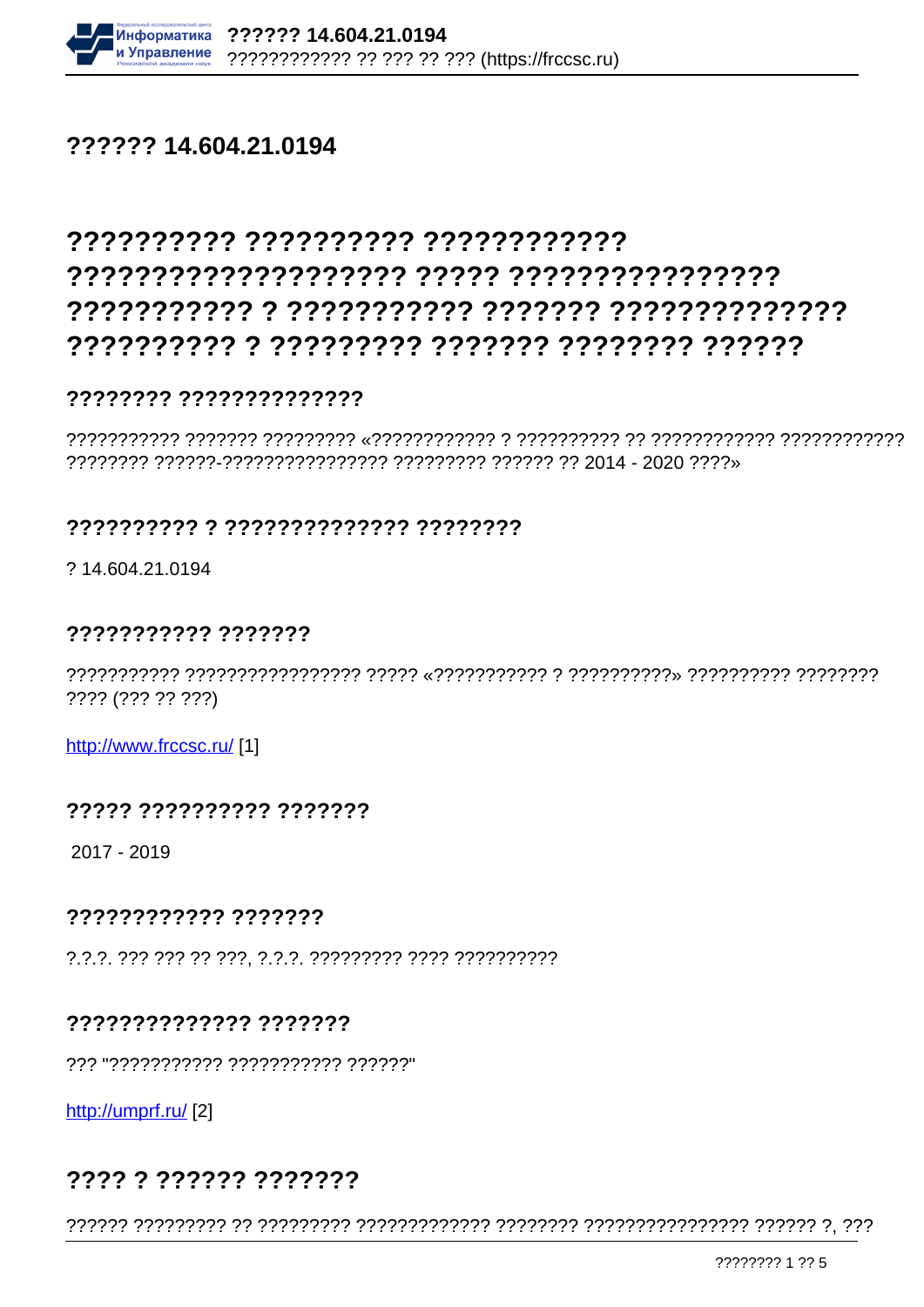

#### $???? ???$

- $? ? ? ? ? ? ? ? ? ? ? ?$
- 
- $2222222$
- 
- 
- ???????????? ????????
- ?????????????? ???????????? ????????
- ???????????????? ???????????
- 

?????????? ???????? ??????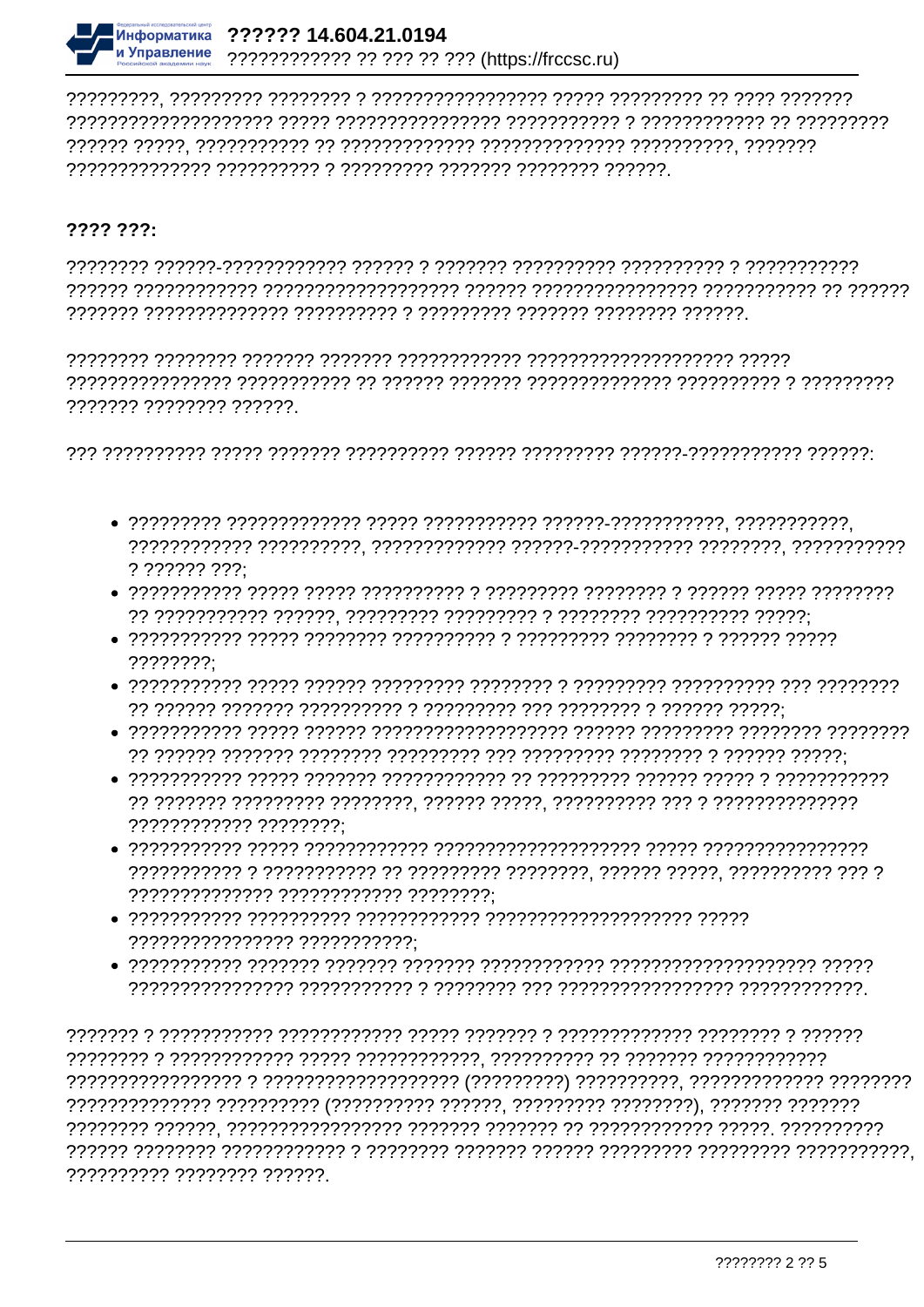

## ???????? ???????? ?????????? ???????

- ?? ??????????? ??????, ????????? mHealth ? ???????? ????????? ?????.
- , דרד דרדרדרדרדרדר דרדרדר רדרדר דרדרד דרדרדר רדרדרדר רדר דרדרדרדרדר ד דרדרדרדרדר , דרדרדרדר דרדרדרדרד דרדרדרד דרדרדרד דרדרדרדרדרדר דרדרדרדרדרד דרדרדרד דרדרדרדר ????????
- 
- 
- 7777777777777777 777777777777

## ???????? ? ???? ?????????? ???????

, רדר דרדרד דרדרדרדרדרדרד דרדרדרדרדרדר דרדרדרדרדרדרדרדרדר – דרדרדר דרדרד דרדרדר דרדר 

??????? ?????????? ????? ???????? ?????

- - , הררררר ררכרורורר הר ררכורור רורכור הררכה ררכור ר ררכורור ררכורור 17777777 7777777777 77777
	-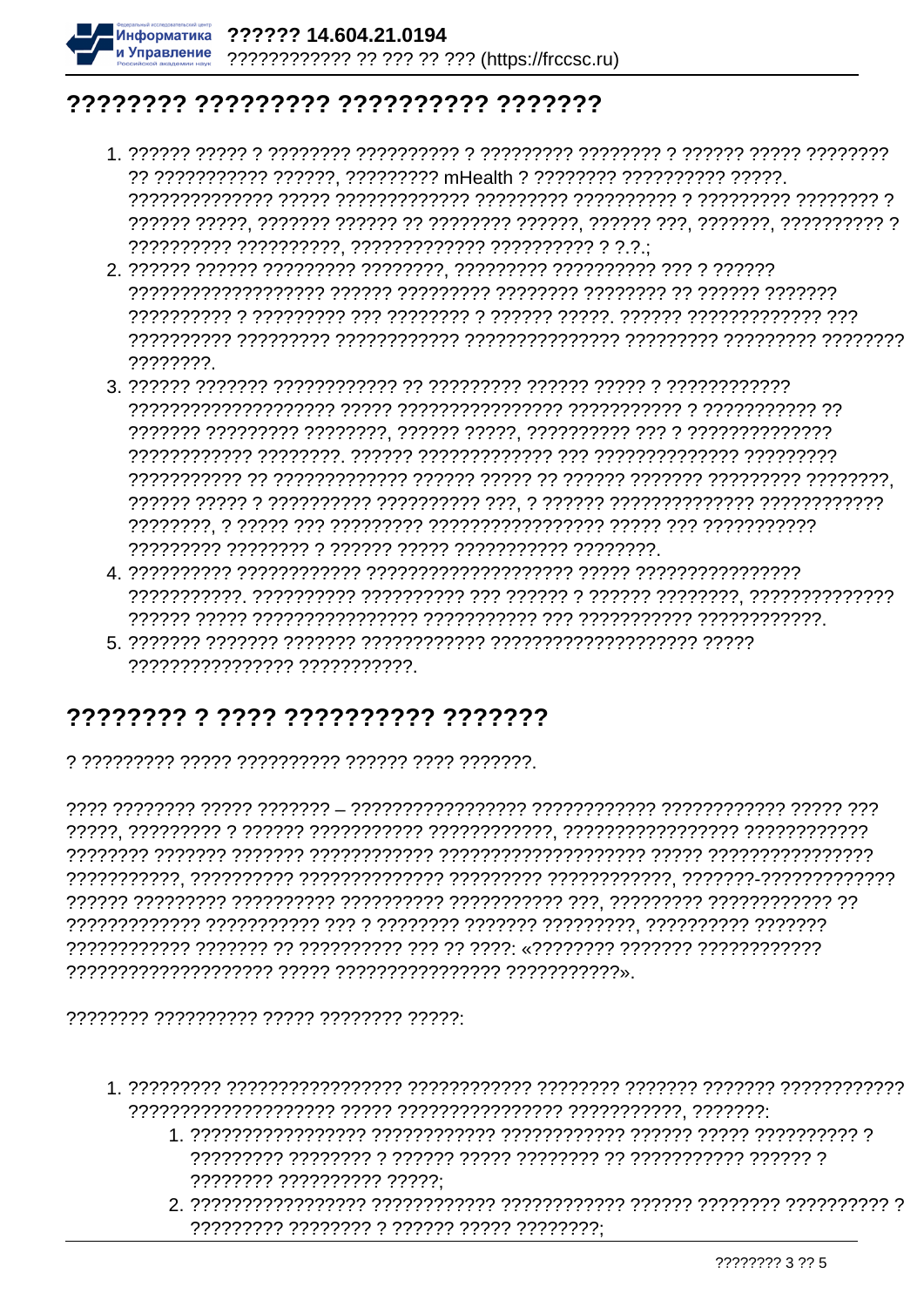Информатика и Управление

???????????? ?? ??? ?? ??? (https://frccsc.ru)

- ? ????????? ??? ???????? ? ?????? ?????
- 
- 
- 
- 
- 
- 
- 
- 
- 
- 7777777777777777 777777777777
- 
- ??????????????
- 
- 
- ??????????? ???????